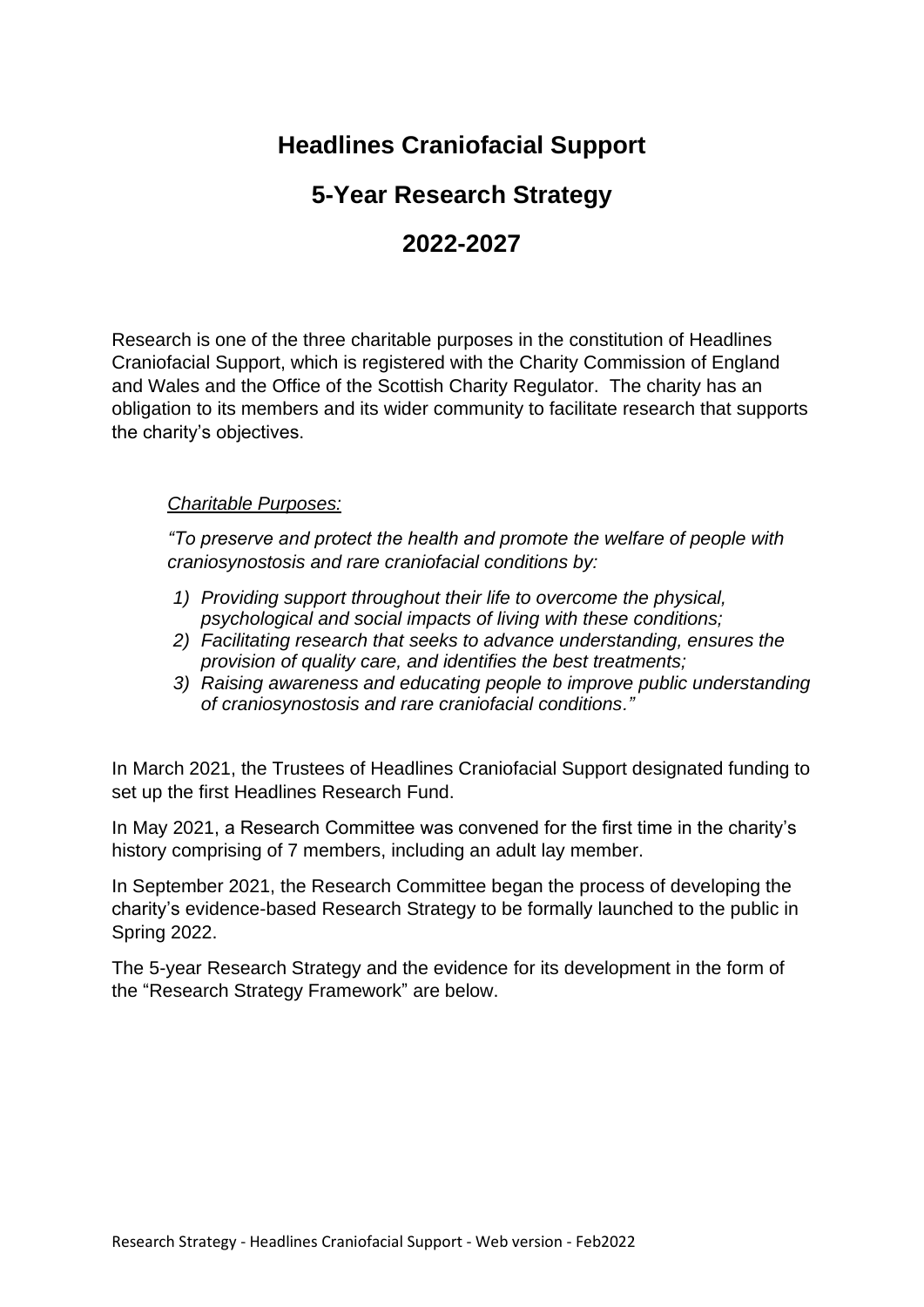## **Research Strategy**

### **1. FACILITATE ACADEMIC AND CLINICAL RESEARCH**

**This strategic element aims to:**

- **Fund research in five specific research Themes that have been identified through a stakeholder consultation, encompassing the Top 10 Research Priority Questions in Craniosynostosis:**
	- o **Cause**
	- o **Diagnosis**
	- o **Treatment**
	- o **Physical and mental development**
	- o **Awareness**
- **Short term objectives:**
	- o **Support the funding of project grants that address the identified Themes**
- **Long term objectives:**
	- o **Encourage early career researchers with a platform for career development in the field of craniosynostosis and rare craniofacial conditions (by funding PhD students and Clinical Research Fellowships)**

#### **2. SUPPORT SOCIAL CARE AND POLICY RESEARCH**

**This strategic element aims to:**

- **Facilitate social care research and educational support to improve quality of life and enhance independence**
- **Inform policy making in health, social care and education**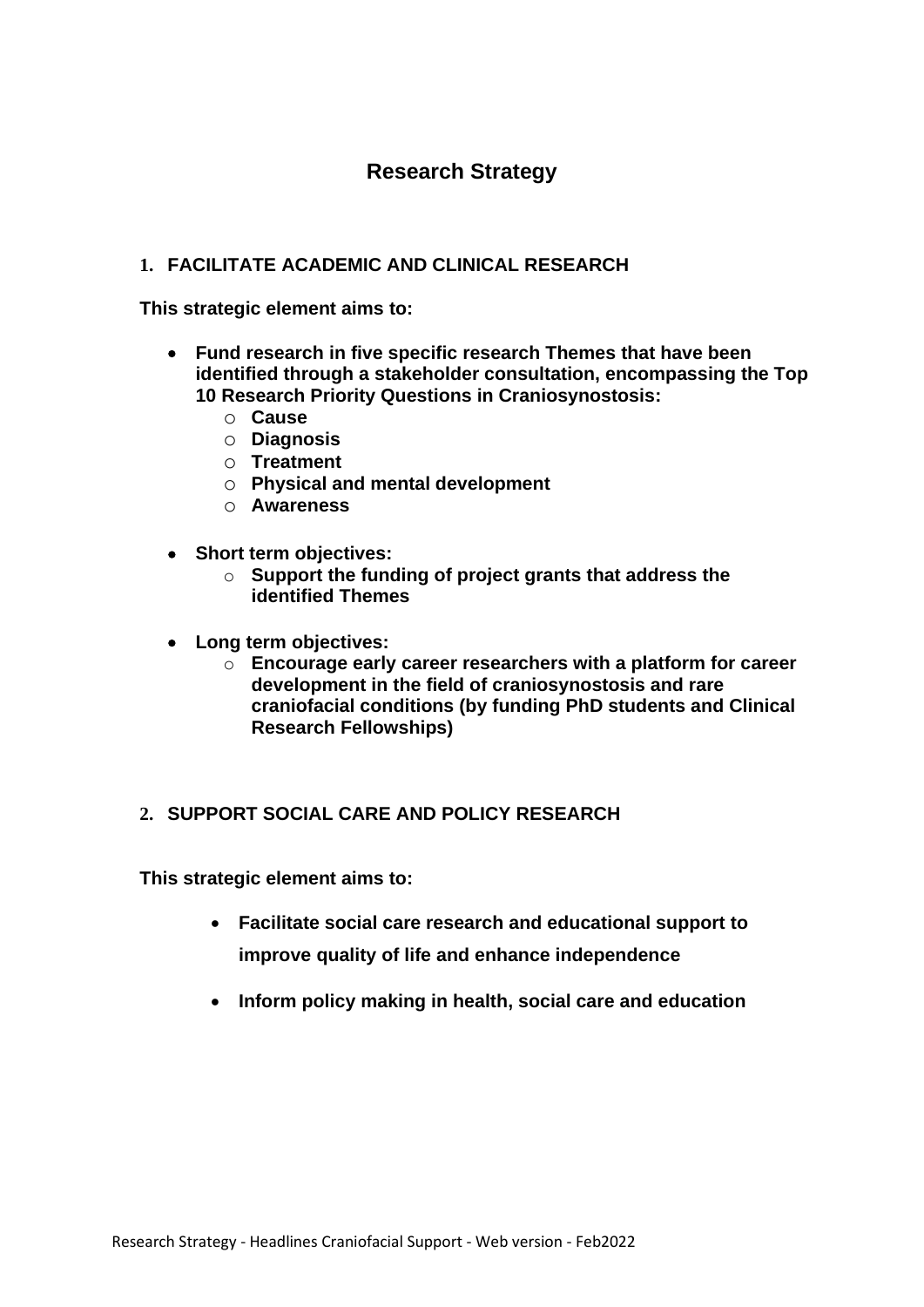**3. ENGAGE PATIENTS, CARERS AND FAMILIES IN RESEARCH – Patient and Public Involvement/Engagement (PPI/E)**

**This strategic element aims to:**

- **Support research that reflects patient views and priorities through the development of a Patient, Carer and Family Voices in Research Network**
- **Act as a conduit for bringing the Headlines Community and researchers together**
- **Work with researchers to educate the Headlines Community about research**

#### **4. ENHANCE COMMUNICATION AND COLLABORATION**

**This strategic element aims to:**

- **Communicate research findings to the Headlines Community, our supporters and funding partners**
- **Co-fund research through partnerships and collaborations with other funders, corporate partners, foundations and trusts**
- **Work with research institutions and other appearance health related charities to improve care**
- **Engage with all health professionals, NHS commissioners and policy makers to improve clinical provision and enhance pathways of care**

**Finally, the strategy enables Headlines Craniofacial Support to embrace its vision "for a world where the physical, psychological and social impacts of craniosynostosis and rare craniofacial conditions are no more."**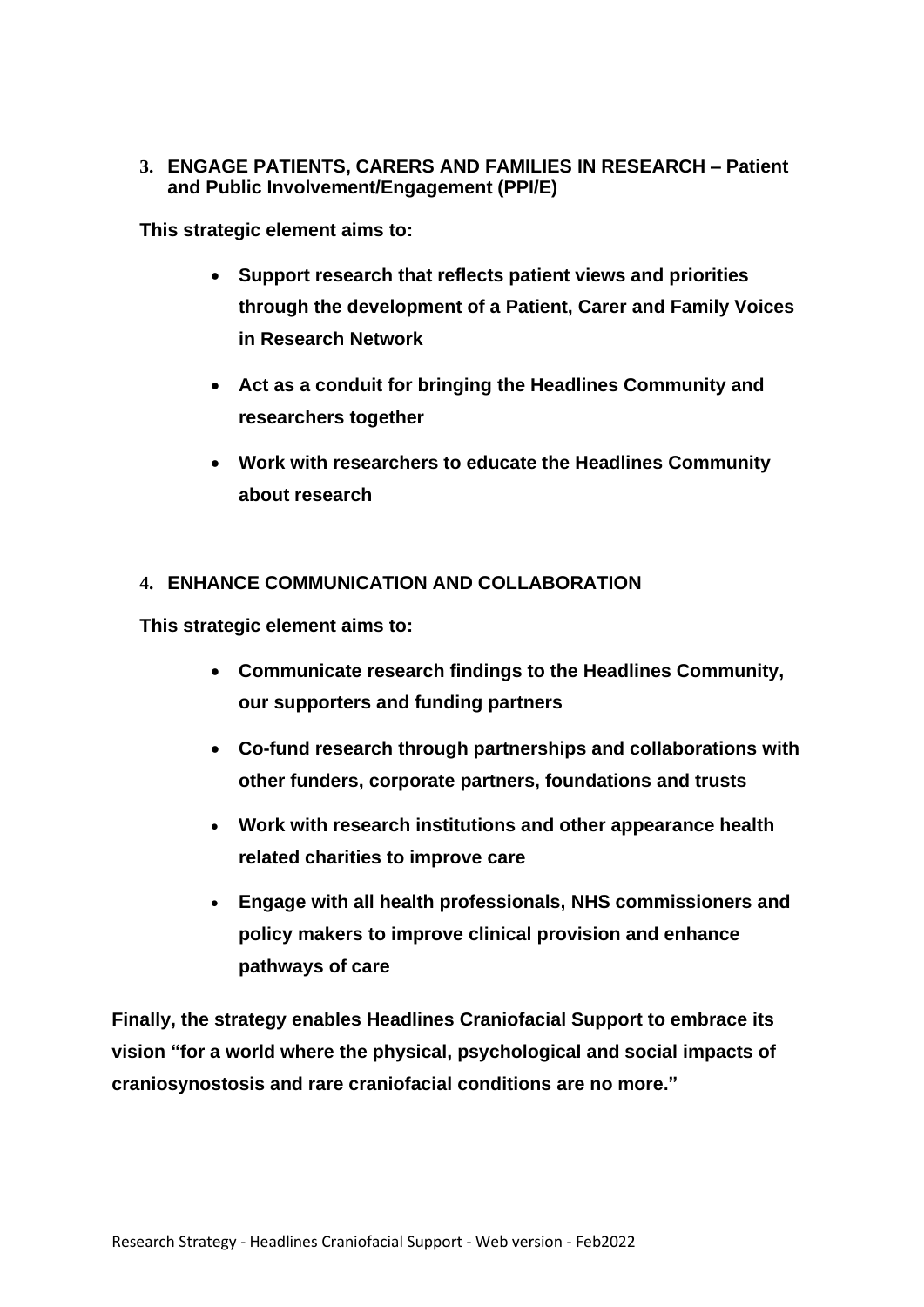## **The Research Strategy Framework**

This Framework was developed and approved by the Headlines Craniofacial Support Research Committee as the basis for the new research strategy for the charity. The objective was to gather all the evidence obtained through consultation with clinicians, researchers, patients and carers and feed that information into the new strategy.

## **Stakeholder engagement**

Between 2016 and 2017 a range of stakeholders including patients, carers and health professionals were engaged in an activity that led to the definition of the "*Top Ten priority research questions for craniosynostosis*". This list was compiled following a similar but simplified process to that used in the James Lind Alliance Priority Setting Partnerships (www.jla.nihr.ac.uk). A list of over 30 questions was gathered through a community-wide consultation exercise. These were then reduced to 17 questions, which were discussed at the Headlines Research Conference in February 2017. The 17 questions were then circulated to the membership via email for further ranking. Members who participated were asked to rank each question using an online survey monkey questionnaire. The resultant ranked list provided the Top Ten Priority Research Questions (Appendix 1).

Between 2017 and 2018, Headlines Craniofacial Support developed and implemented a new Charity Strategy following consultation with members and trustees. The Strategy was formulated and launched in February 2018. The 5-year strategy identified three key areas, which were then integrated into the updated charitable purposes and constitution as noted above (Appendix 2).

In February 2021, The Journal of Craniofacial Surgery published an *"Updated Guideline on Treatment and Management of Craniosynostosis*" by Irene M.J. Mathijssen, MD, PhD, Chair of the Working Group Guideline for Craniosynostosis, who is based at Department Plastic and Reconstructive Surgery and Hand Surgery, Erasmus Medical Center, Rotterdam, The Netherlands (vol **32**, pages 371-450).

The Guideline was the output from the Working Group for Craniosynostosis. The content of this Guideline is based on evidence from published scientific research. Relevant articles were identified using systematic searches in Medline, Embase, and the Cochrane Library. In the preparatory phase the patient perspective was taken into account by engaging with the Patient Federation Netherlands for written input on bottlenecks in care i.e. any issues that parents or patients encounter during their care. The Working Group also forwarded the request for the submission of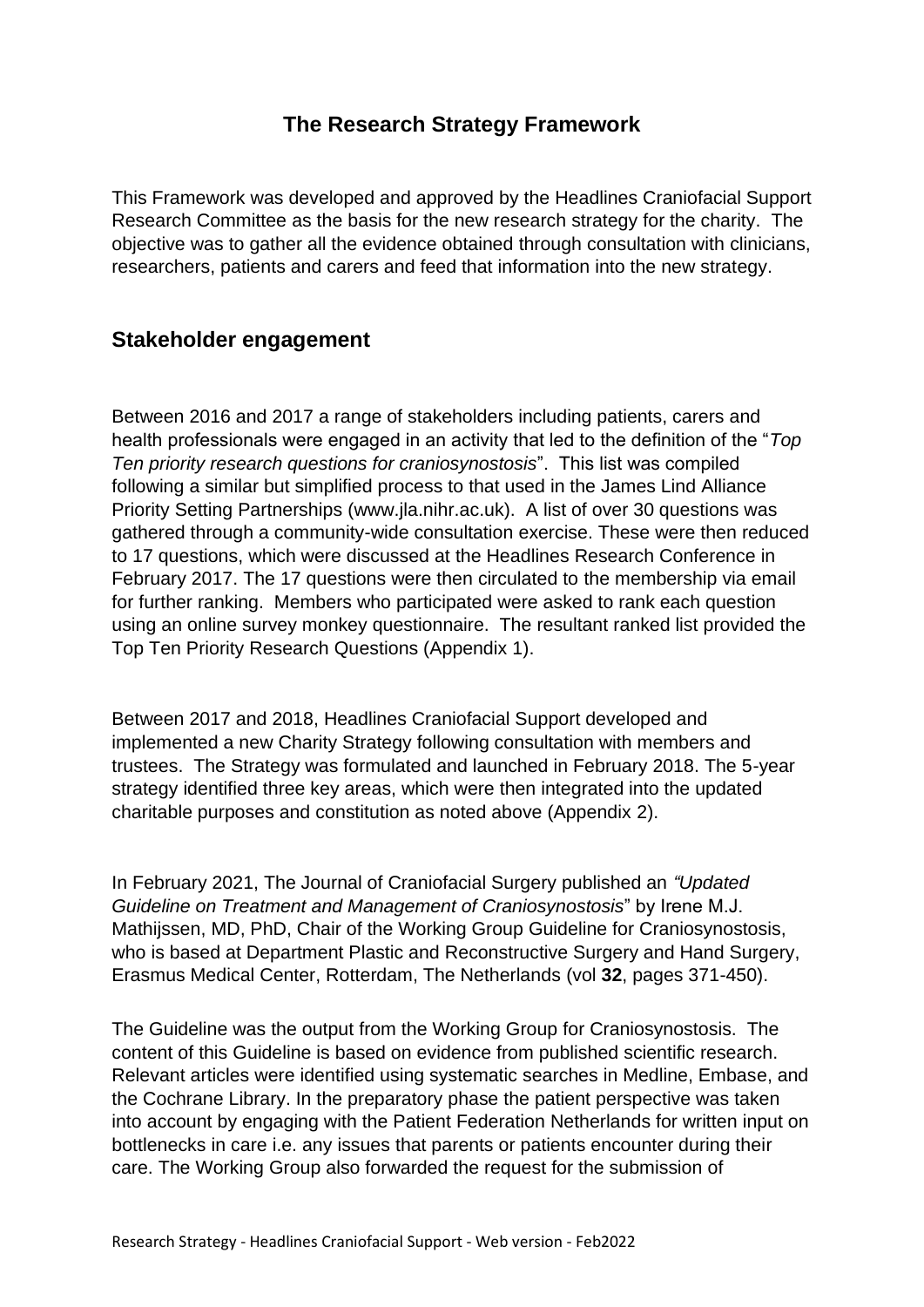bottlenecks to LAPOSA which is the charitable Patient Support Group for patients with craniofacial anomaly in the Netherlands, and Stichting Kind en Ziekenhuis (The Child and Hospital Foundation). However, no bottlenecks were submitted. Patient input was also received from the Chair of LAPOSA who had a seat on the Working Group. Once the Guideline had been drafted it was circulated to these organisations again for review before publication. The content of this Guideline can be found in Appendix 3.

More recently, on 22<sup>nd</sup> March 2021, the Trustees of Headlines Craniofacial Support designated £20,000 to a new research fund, which was launched in May 2021. At the same time a Research Committee was established to support the awarding of research grants and the development of the charity's first Research Strategy.

## **Research Strategy Content Development**

In November 2021, the Research Committee was convened to discuss the development of the new Research Strategy. It was agreed that research funding should aim to address the needs of members and wider community.

The Committee reviewed the documents highlighted above and concluded that the best way to integrate the findings into a strategy was by identifying common themes.

Following analysis of the two documents listed above, five Themes have been identified. The full analysis can be found in Appendix 4.

The Research Committee reviewed these Themes to ensure each question raised by the various consultations with stakeholders could be assigned to a particular category within these themes. The five Themes were agreed by all committee members in December 2021.

#### *Cause*

Q4 - What are the causes of single suture and non-syndromic synostosis?

Q8 - Are there links between Craniosynostosis and other medical conditions (autism/dyslexia/gynaecological/gastro/endocrine/bones)?

#### *Diagnosis*

Q5 - Can better scans/monitoring help identify Craniosynostosis during pregnancy?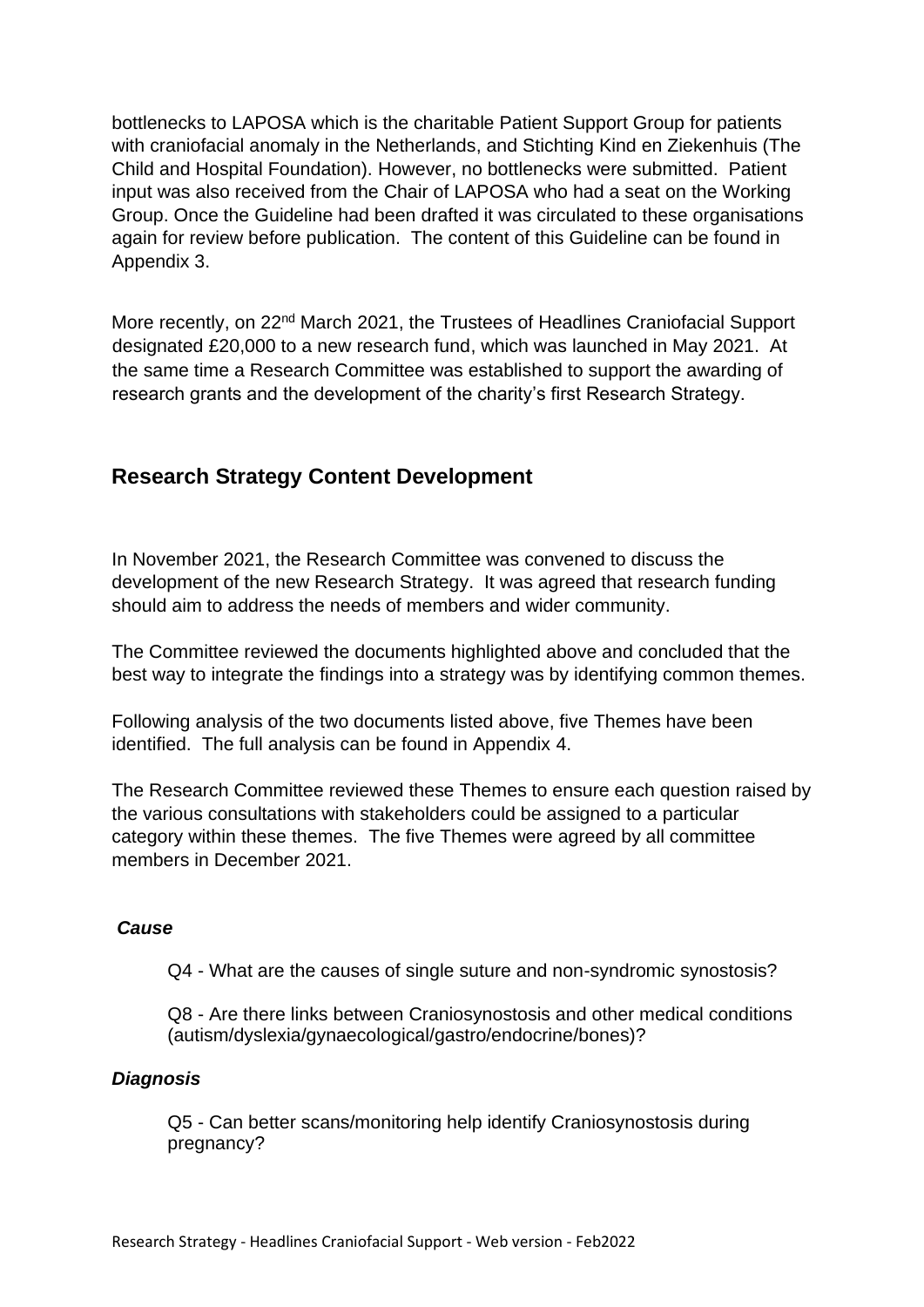### *Treatment*

Q2 - What is the most reliable way to determine whether a child has a level of intracranial pressure that could cause impaired brain function?

Q3 - Which types of craniofacial surgery work best, and what is the optimum age to perform them?

Q9 - What is the risk of further surgery for each of the craniofacial conditions?

#### *Physical and mental development*

Q1 -What are the long-term effects on development for a) syndromic and b) non-syndromic craniofacial patients – physical and psychological?

Q7 - How is an adult patient affected physiologically by their craniofacial condition – intracranial pressure/risk of stroke/other issues – and how are they monitored?

Q10 - Are adult craniofacial patients likely to suffer from mental health difficulties, or are they more resilient, due to their upbringing with the condition?

#### *Awareness*

Q6 - What do paediatricians, GPs and health visitors know about this craniofacial conditions, and what is the most effective way to improve their knowledge?

The Research Committee also agreed that the research strategy should identify short and long-term objectives. It should be noted that the ability to meet these objectives is very much dependent on the potential growth of the charity both in terms of income and staff resources over the next 5 years.

- 1. Short term objectives
	- a. Support the funding of small project grants that address the identified Themes
	- b. Support PPI/E in research
	- c. Support social care, policy change and public interest
	- d. Support communication and dissemination of research findings to our community
- 2. Long term objectives
	- a. Encourage early career researchers by developing a platform for career development in the field of craniosynostosis and rare craniofacial conditions (by funding PhD students and Clinical Fellowships).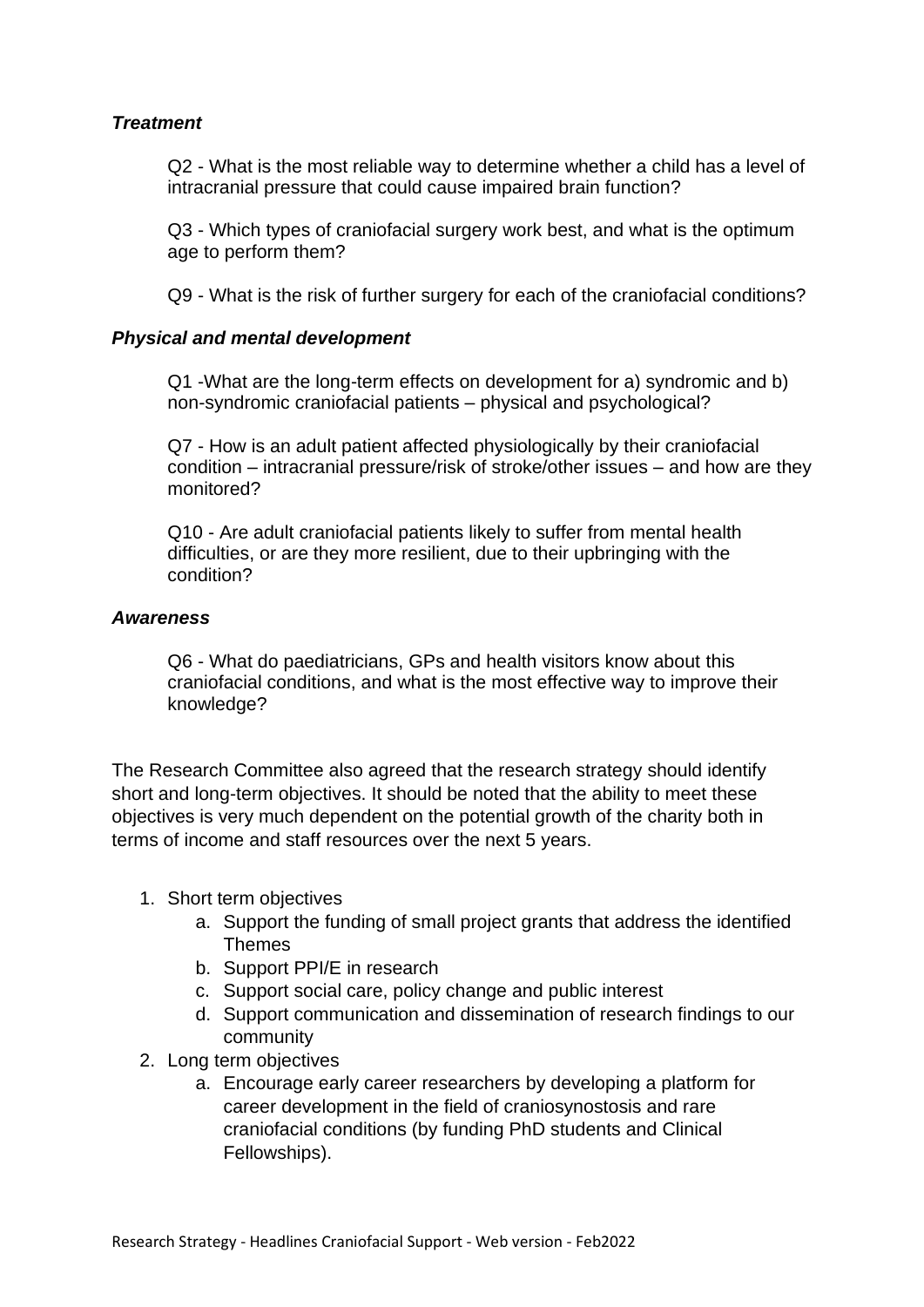b. Support collaborations and partnerships with other funders, corporate partners, foundations and trusts.

Funding models to be considered for the implementation of short- and long-term objectives are listed in Appendix 5.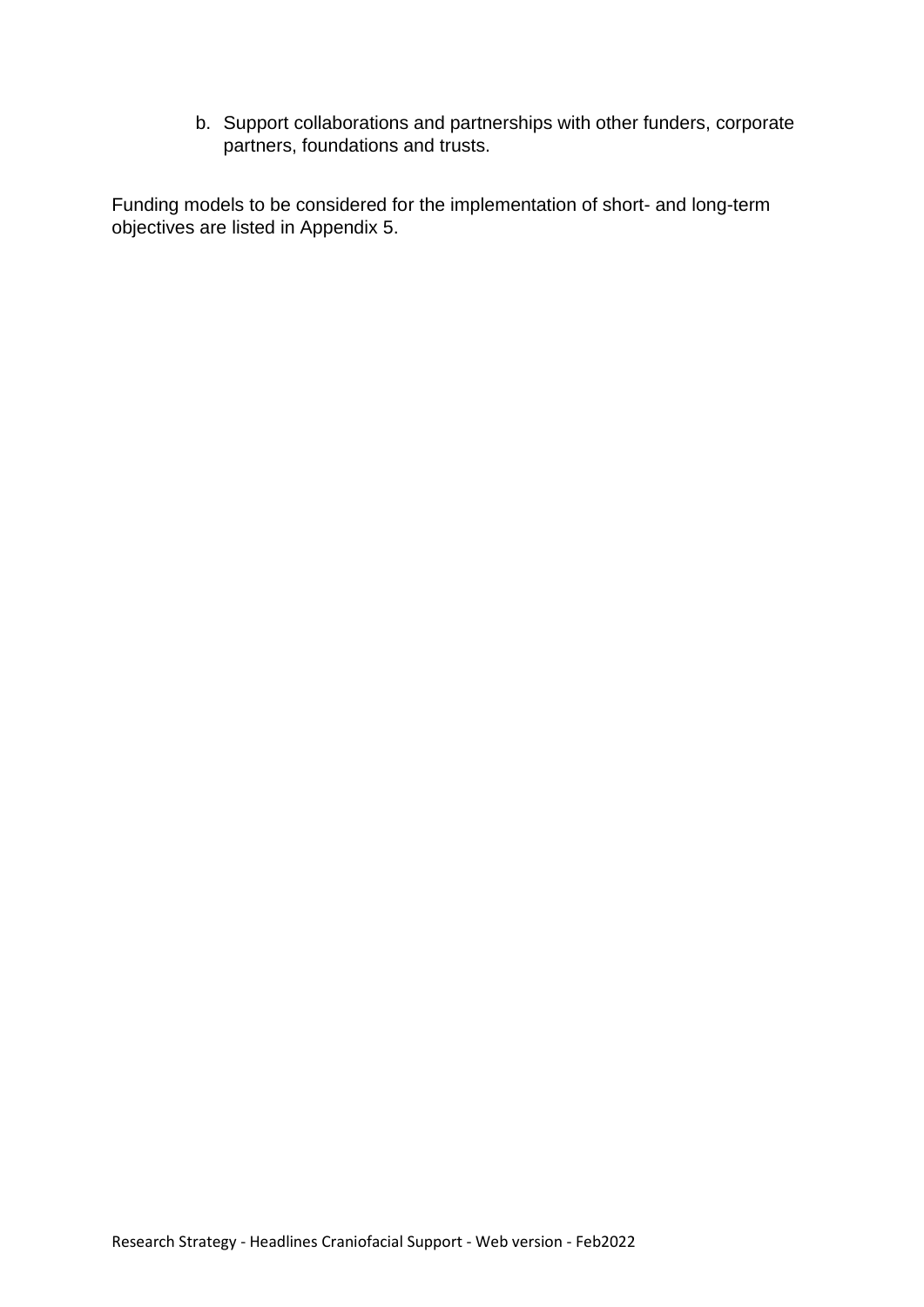## **Top Ten Priority Research Questions**

- 1. What are the long-term effects on development for a) syndromic and b) nonsyndromic craniofacial patients – physical and psychological?
- 2. What is the most reliable way to determine whether a child has a level of ICP that could cause impaired brain function?
- 3. Which types of craniofacial surgery work best, and what is the optimum age to perform them?
- 4. What are the causes of single suture and non-syndromic synostosis?
- 5. Can better scans/monitoring help identify Craniosynostosis during pregnancy?
- 6. What do paediatricians, GPs and health visitors know about craniofacial conditions, and what is the most effective way to improve their knowledge?
- 7. How is an adult patient affected physiologically by their craniofacial condition intracranial pressure/risk of stroke/other issues – and how are they monitored?
- 8. Are there links between Craniosynostosis and other medical conditions (autism/dyslexia/gynaecological/gastro/endocrine/bones)?
- 9. What is the risk of further surgery for each of the craniofacial conditions?
- 10. Are adult craniofacial patients likely to suffer from mental health difficulties, or are they more resilient, due to their upbringing with the condition?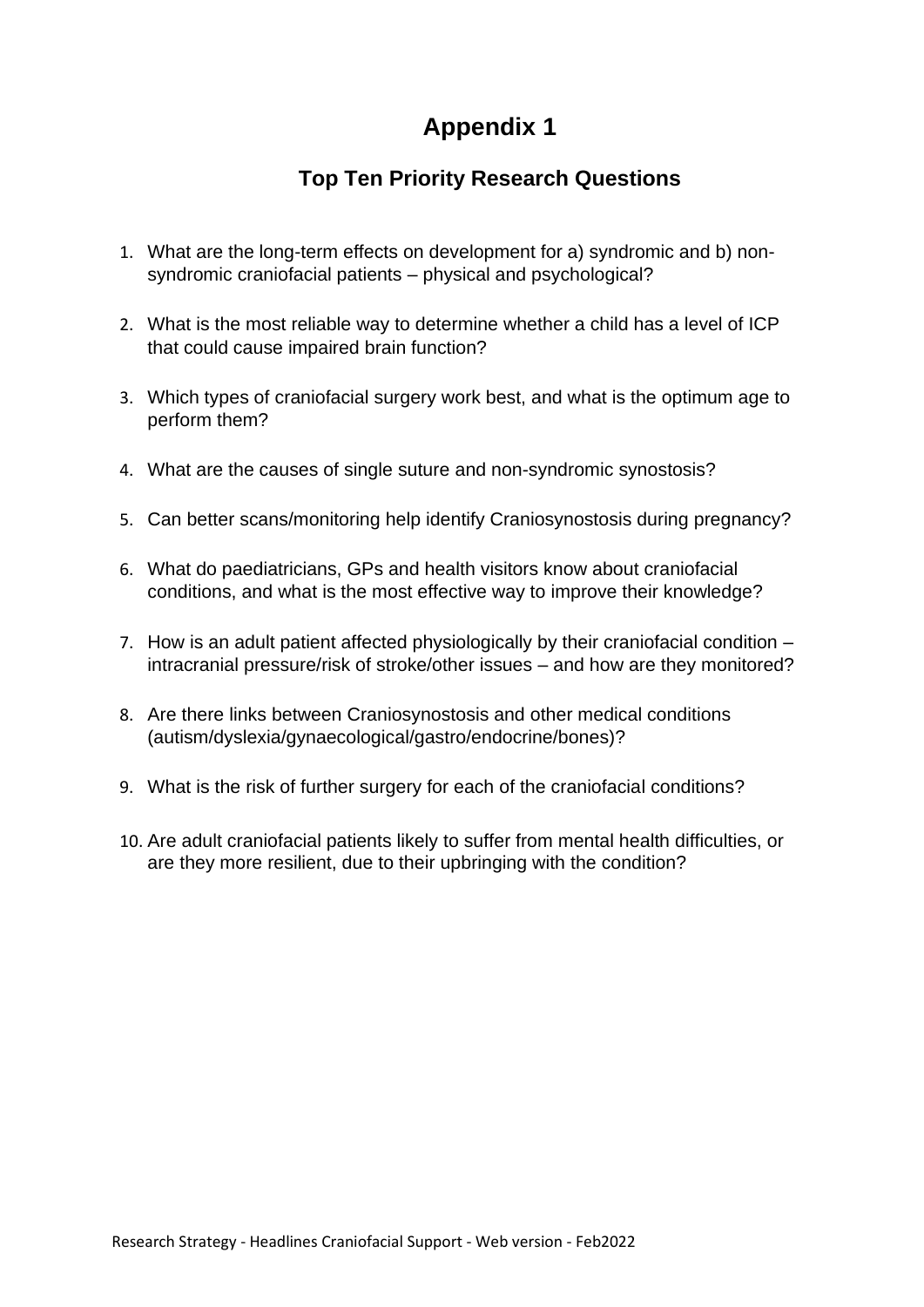# **5 Year Charity Strategy**

| <b>Awareness &amp; Education</b><br>Raise awareness and educate people to<br>improve public understanding of<br>craniosynostosis and rare craniofacial<br>conditions                                                                                    | <b>Support &amp; Living with the Condition</b><br><b>Support people with craniosynostosis</b><br>and rare craniofacial conditions<br>throughout their life to overcome the<br>physical, psychological and social<br>impacts of living with these conditions                                 | <b>Research &amp; Provision of Care</b><br>Support research that seeks to advance<br>understanding, ensures the provision of<br>quality care, and identifies the best<br>treatments for craniosynostosis and rare<br>craniofacial conditions                           |
|---------------------------------------------------------------------------------------------------------------------------------------------------------------------------------------------------------------------------------------------------------|---------------------------------------------------------------------------------------------------------------------------------------------------------------------------------------------------------------------------------------------------------------------------------------------|------------------------------------------------------------------------------------------------------------------------------------------------------------------------------------------------------------------------------------------------------------------------|
| <b>Provide information on the condition</b><br>Making sure people understand their<br>condition and have the information available<br>to them when they need it<br>Working with experts in the conditions to<br>keep the patient information up to date | <b>Support</b><br>Bringing members and families together at<br>regular and annual events to share<br>experiences<br>Supporting people on the helpline and<br>through social media groups<br>Developing a teen and young adults<br>programme<br>Supporting all members throughout their life | Advance understanding, improve diagnosis<br>and improve treatments<br>Identifying research priorities<br>$\bullet$<br>Supporting health professionals and<br>researchers to undertake research and<br>enhance knowledge<br>Involving patients in research<br>$\bullet$ |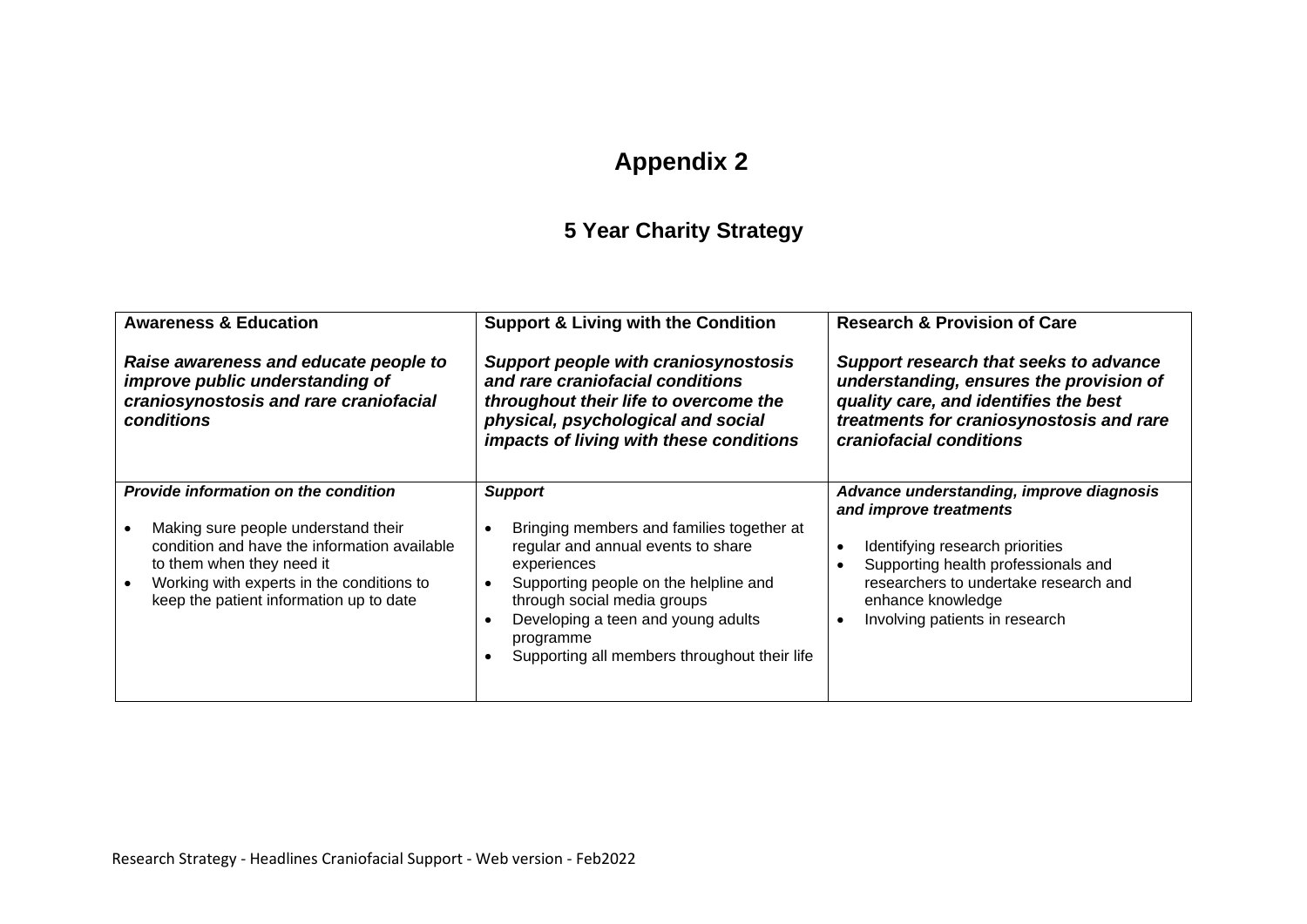| Raise awareness of the condition and<br>increase the public profile<br>Making the public aware of the conditions and<br>the charity through events, website,<br>newsletters and social media<br>Running campaigns to highlight the condition<br>such as Craniofacial Awareness Week<br>Attendance and presenting at relevant<br>meetings and conferences<br>Partnering and collaborating with other<br>relevant organisations to increase profile of<br>our work | <b>Living with the condition</b><br>Helping people gain access to psychological<br>and social support<br>Connecting people with experts in the<br>community<br>Linking up with national and local initiatives<br>on improving daily life of people with<br>differences<br>Providing welfare grants | Enhance care, improve standards and quality<br>of life for people with the condition<br>Bringing health professionals and patients<br>together to discuss needs<br>Working with health commissioners and<br>governing bodies to improve care |
|------------------------------------------------------------------------------------------------------------------------------------------------------------------------------------------------------------------------------------------------------------------------------------------------------------------------------------------------------------------------------------------------------------------------------------------------------------------|----------------------------------------------------------------------------------------------------------------------------------------------------------------------------------------------------------------------------------------------------------------------------------------------------|----------------------------------------------------------------------------------------------------------------------------------------------------------------------------------------------------------------------------------------------|
| BY WHEN:                                                                                                                                                                                                                                                                                                                                                                                                                                                         | <b>BY WHEN:</b>                                                                                                                                                                                                                                                                                    | BY WHEN:                                                                                                                                                                                                                                     |
| 2023                                                                                                                                                                                                                                                                                                                                                                                                                                                             | 2023                                                                                                                                                                                                                                                                                               | 2023                                                                                                                                                                                                                                         |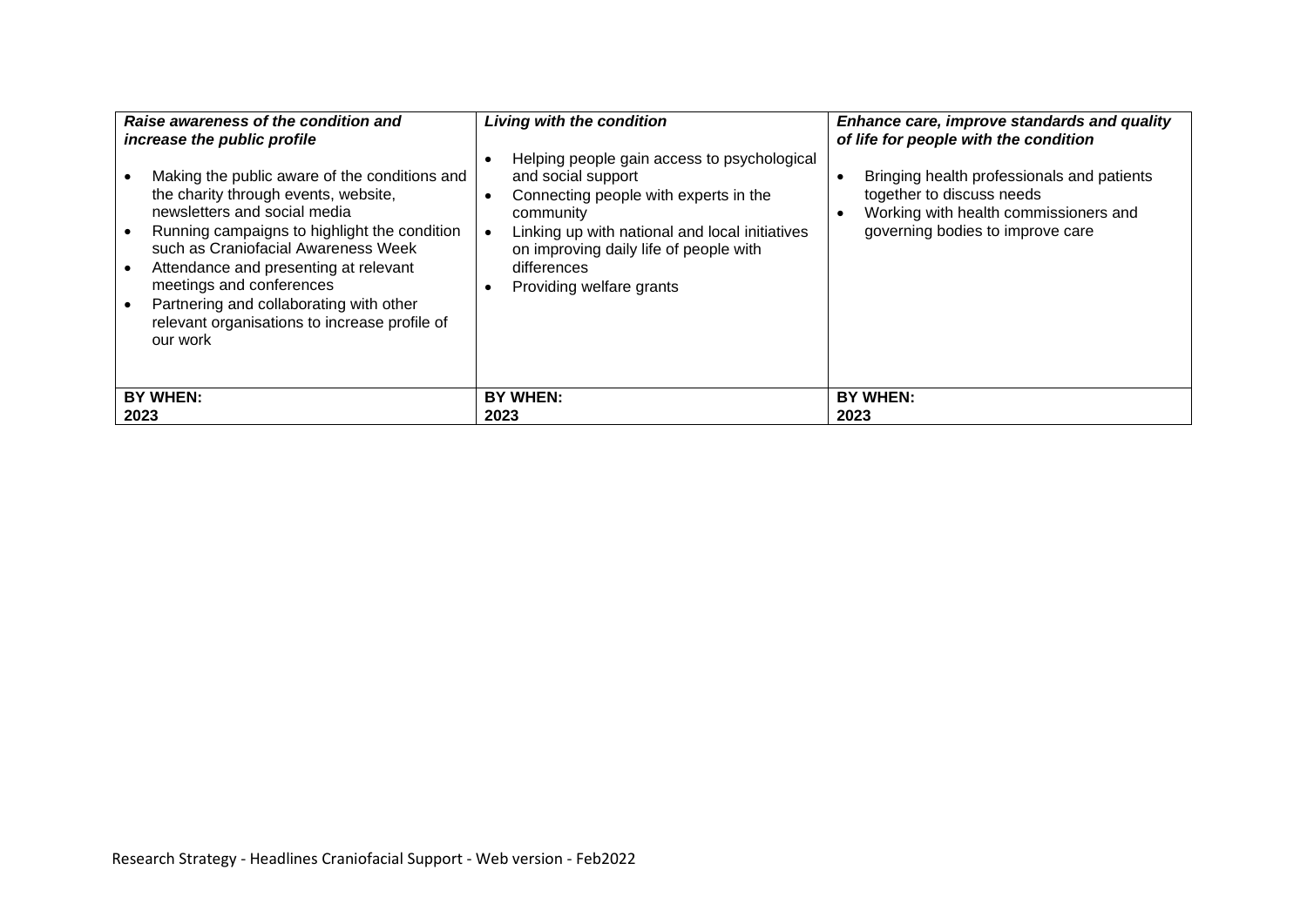## **Updated Guideline on Treatment and Management of Craniosynostosis**

- Chapter 1. Introduction
- Chapter 2. Methodology for guideline development
- Chapter 3. Referral and diagnostics
- Chapter 4. Perioperative care
- Chapter 5. Surgical treatment of isolated, non-syndromic craniosynostosis
- Chapter 6. Surgical treatment of multi-suture and syndromic craniosynostosis the

cranial vault

- Chapter 7. Surgical treatment of syndromic craniosynostosis FACE
- Chapter 8. Increased intracranial pressure
- Chapter 9. Hydrocephalus
- Chapter 10. Chiari
- Chapter 11. Visual, refractive and motility impairments
- Chapter 12. Respiratory disorders
- Chapter 13. Hearing impairments and speech/language development
- Chapter 14. Dentofacial abnormalities
- Chapter 15. (Neuro)cognitive, socio-emotional and behavioural functioning
- Chapter 16. Psychosocial functioning
- Chapter 17. Criteria for craniosynostosis expertise center and team members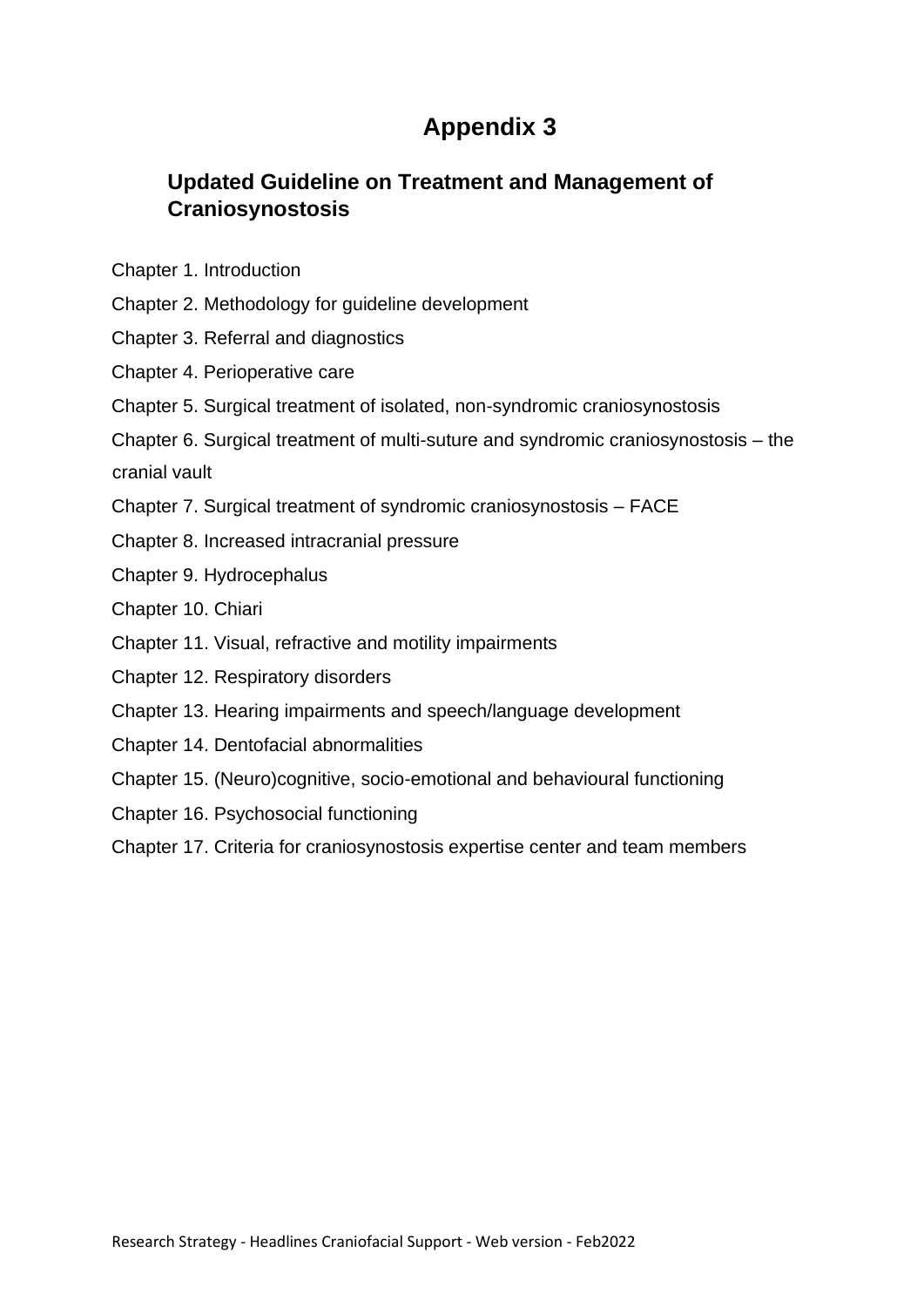## **Categorisation of priority questions and key areas identified in the Guideline under the research themes**

### ▪ **Cause**

- Q4 What are the causes of single suture and non-syndromic synostosis?
- Q8 Are there links between Craniosynostosis and other medical conditions (autism/dyslexia/gynaecological/gastro/endocrine/bones)?

### ▪ **Diagnosis**

• Q5 - Can better scans/monitoring help identify Craniosynostosis during pregnancy?

Chapter 3. Referral and diagnostics

### ▪ **Treatment**

- Q2 What is the most reliable way to determine whether a child has a level of ICP that could cause impaired brain function?
- Q3 Which types of craniofacial surgery work best, and what is the optimum age to perform them?
- Q9 What is the risk of further surgery for each of the craniofacial conditions?

Chapter 5. Surgical treatment of isolated, non-syndromic craniosynostosis

Chapter 6. Surgical treatment of multisuture and syndromic craniosynostosis – the cranial vault

Chapter 7. Surgical treatment of syndromic craniosynostosis – FACE

Chapter 8. Increased intracranial pressure

Chapter 9. Hydrocephalus

Chapter 10. Chiari

Chapter 11. Visual, refractive and motility impairments

Chapter 12. Respiratory disorders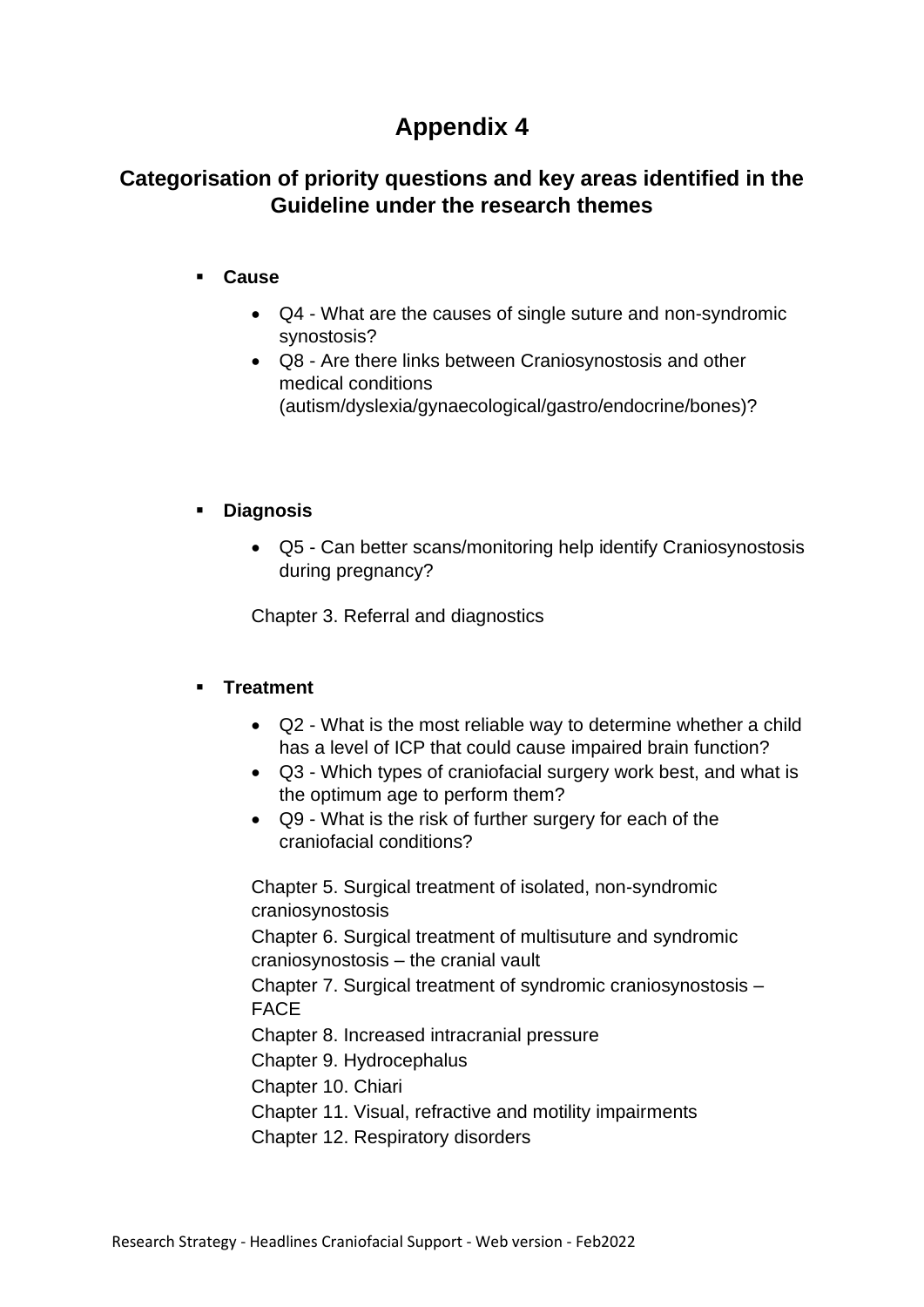Chapter 13. Hearing impairments and speech/language development Chapter 14. Dentofacial abnormalities

### **Physical and mental development**

- Q1 -What are the long-term effects on development for a) syndromic and b) non-syndromic craniofacial patients – physical and psychological?
- Q7 How is an adult patient affected physiologically by their craniofacial condition – intracranial pressure/risk of stroke/other issues – and how are they monitored?
- Q10 Are adult craniofacial patients likely to suffer from mental health difficulties, or are they more resilient, due to their upbringing with the condition?

Chapter 15. (Neuro)cognitive, socio-emotional and behavioural functioning Chapter 16. Psychosocial functioning

#### ▪ **Awareness**

• Q6 - What do paediatricians, GPs and health visitors know about craniofacial conditions, and what is the most effective way to improve their knowledge?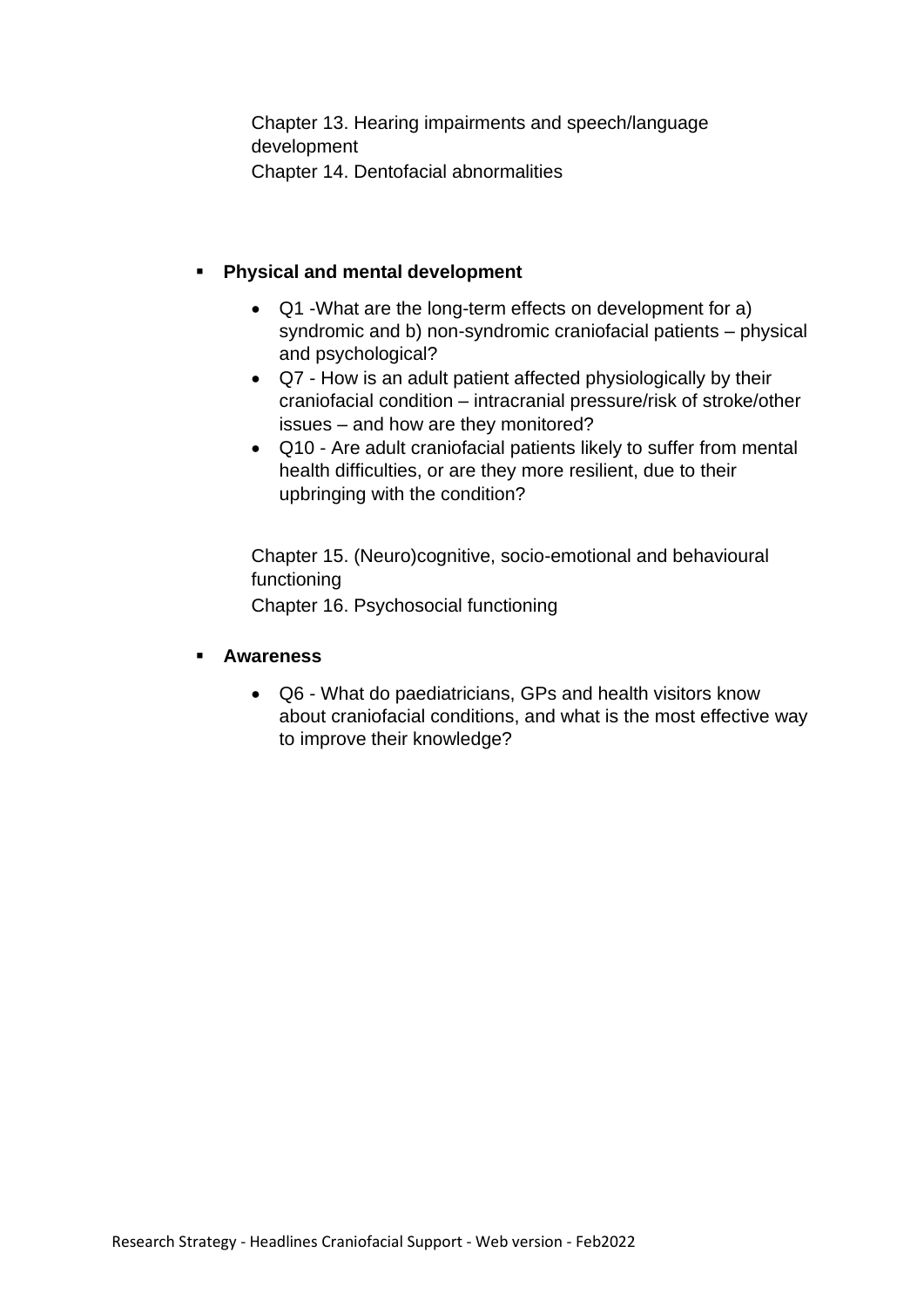## **Funding Models for Research Grants**

**The following types of grants are typically awarded by medical and health research charities.**

### *Annual Project Grants*

A Project Grant is an award given to fund a specific piece of research at a university, hospital or research institution. The Principal Investigator will be based at a UK institution and may collaborate with other experts in their field, but collaboration is not essential for these grants.

Project Grants are generally advertised by charities for a period of research to be undertaken for up to 3 years with a budget of up to £180,000 per award.

Small Project Grants are generally advertised by charities for a period of research to be undertaken for up to 2 years with a budget of between £10,000 to £25,000 per award.

### *Programme Grants*

Research funded through a Programme Grant typically consists of an interrelated group of high-quality projects focused on a coherent theme. The grant is awarded for a minimum of three years and will include a Lead Investigator and a number of collaborations with other researchers in order to achieve its goal.

Programme Grants are generally advertised by charities for a period of research to be undertaken for up to 5 years with a budget of £800,000 or more per award.

### *Researchers Career Development Grants – Fellowships and PhD Studentships*

These types of grants are designed to fund individual salaries and research support costs. They encourage people to specialise and develop a career in as specific field and support the development of future specialist experts in those fields.

Approximately 60% of AMRC member organisations fund Fellowships and postgraduate PhD Studentships, hence such a programme of research could also